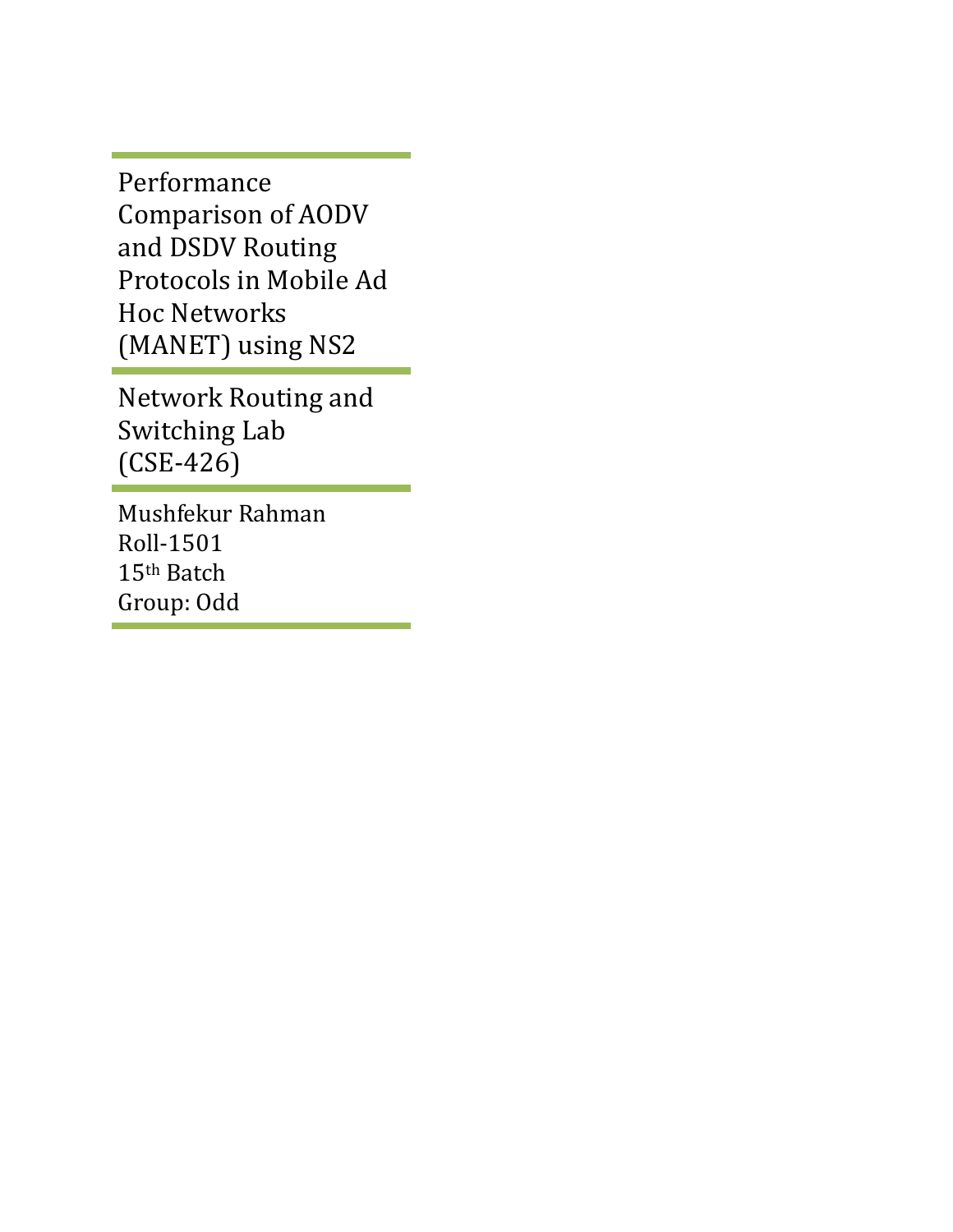# Objective:

A Mobile Ad hoc network (MANET) is a kind of wireless ad-hoc network, and is a self-configuring network of mobile routers connected by wireless links. The routers are free to move randomly and organize themselves arbitrarily, thus the network's wireless topology may change rapidly and unpredictably. There are various routing protocols available for MANETs. The most popular ones are DSR, AODV and DSDV. This report examines two routing protocols for mobile ad hoc networks– the Destination Sequenced Distance Vector (DSDV) and the Ad hoc On-Demand Distance Vector routing (AODV) and evaluates both protocols based on packet delivery fraction and throughput while varying number of sources and pause time.

# Introduction:

## AODV (Ad hoc On-Demand Distance Vector):

Ad-hoc On-demand distance vector (AODV) is another variant of classical distance vector routing algorithm. It establishes a route to a destination only on demand. AODV adopts traditional routing tables; one entry per destination. AODV provide unicast, multicast and broadcast communication.

#### **DSDV** (Destination-Sequenced Distance-Vector Routing):

DSDV is one of the most well-known table-driven routing algorithms for MANETs networks based on the Bellman-Ford algorithm. It is a distance vector algorithm which uses sequence numbers originated and updated by the destination, to avoid the looping problem. The advantage of DSR is allowing it to reduce routing load by storing routing information using route caching.

#### NS2:

ns is a name for series of network simulators, specifically ns1, ns2 and ns3. These simulators are used in the simulation of routing protocols, among others, and are heavily used in ad-hoc networking research, and support popular network protocols, offering simulation results for wired and wireless networks alike.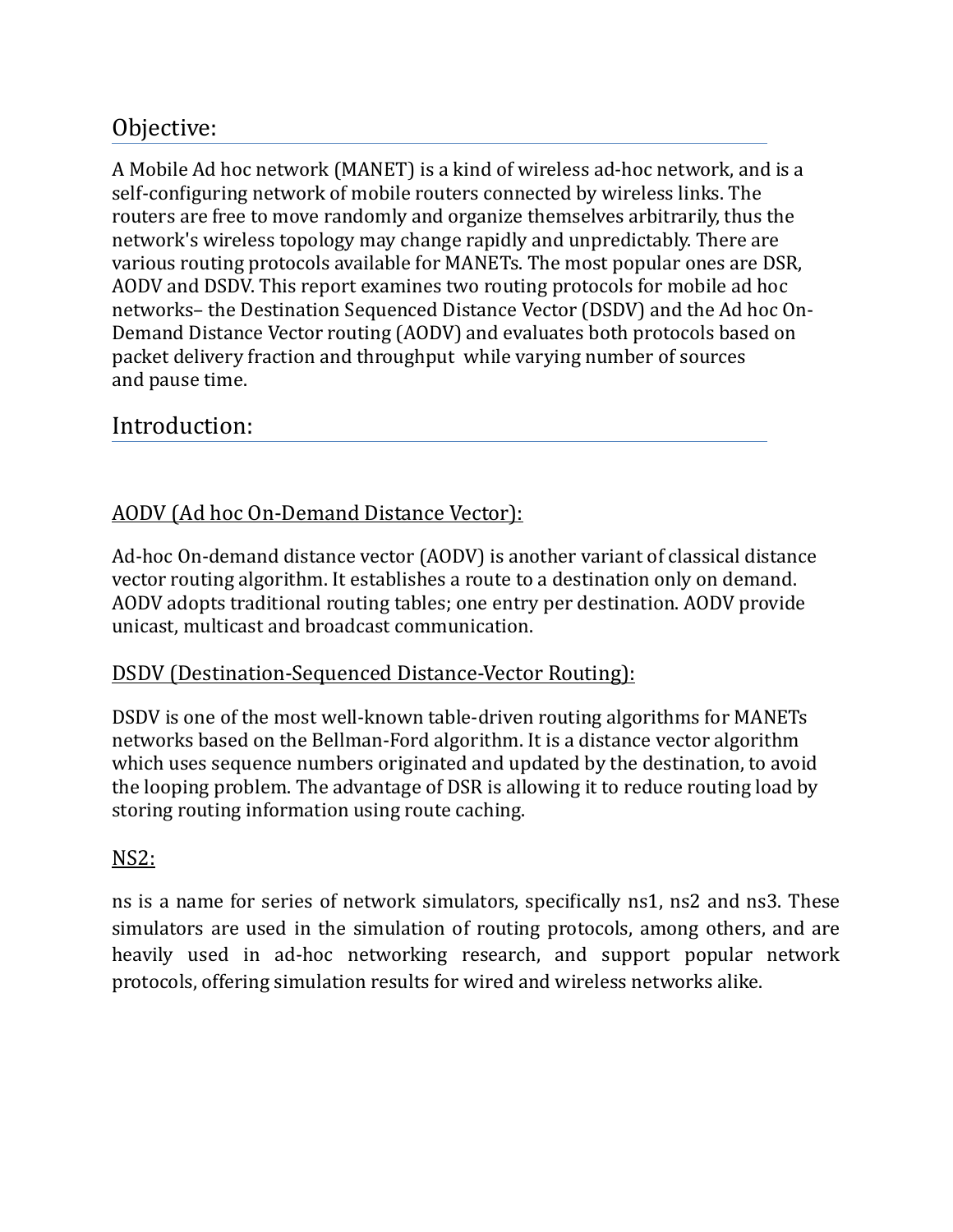## Simulation parameter:

| Parameter              | Value                 |
|------------------------|-----------------------|
| Simulator              | $NS-2.34$             |
| <b>Simulation Area</b> | 1500 X 1500           |
| <b>Mobile Nodes</b>    | 30,50,100,130,160,200 |
| Pause Time             | 5,10,15,20,25,30      |
| <b>Traffic Type</b>    | <b>TCP</b>            |
| <b>Simulation Time</b> | 200 sec.              |

Table : Simulation Parameters.

# Performance Metric:

While comparing two protocols, we focused on different performance measurements such as Average Delivery time, Packet Delivery ratio, Packet loss and Throughput. 

(i) Packet delivery Ratio: This is the ratio of the number of data packets successfully delivered to the destinations to those generated by TCP sources.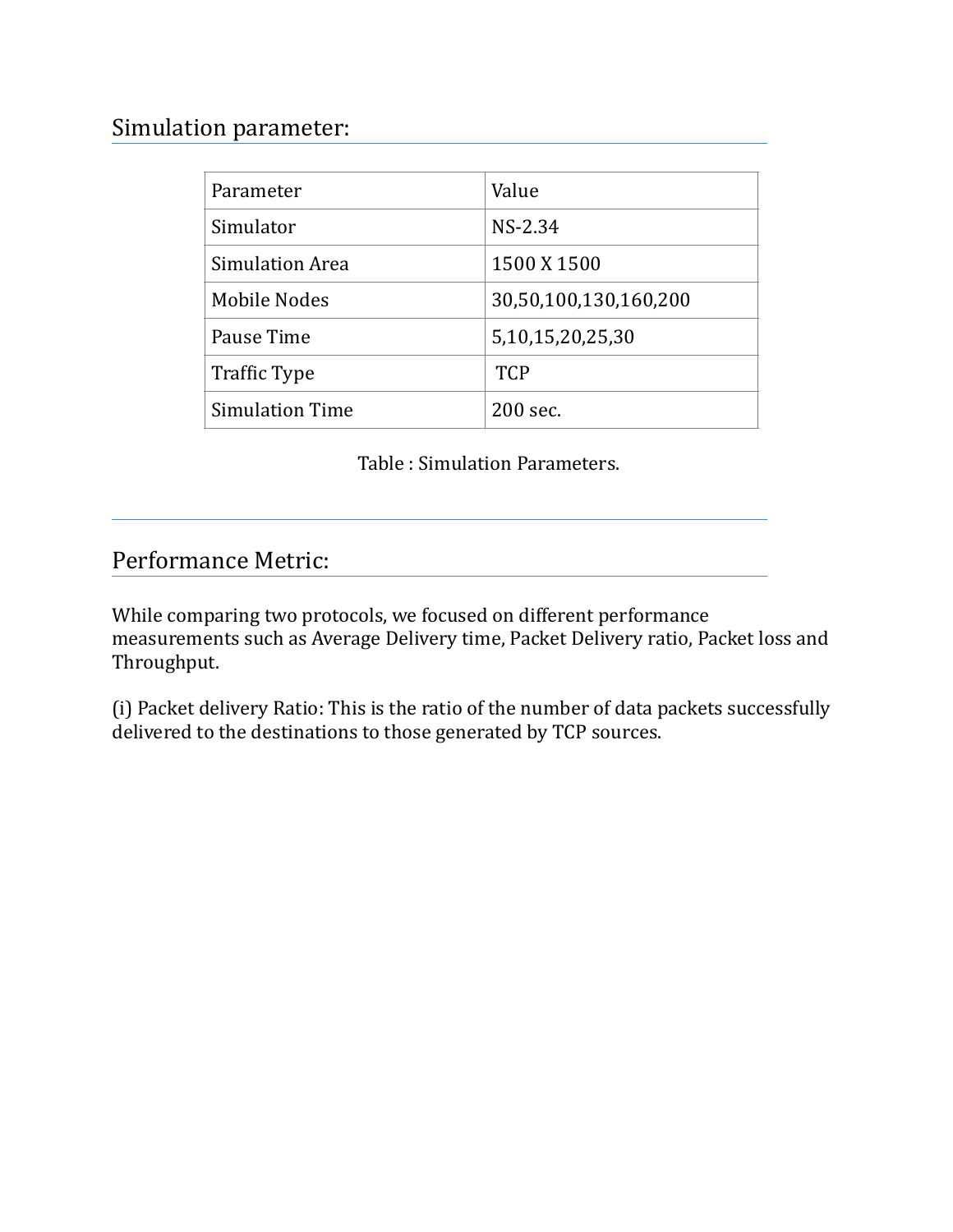

Graph 1: Delivery Ratio on changing node number



Graph 2: Delivery Ratio on changing Pause Time

(ii) Throughput: Throughput is the average rate of successful message delivery over a communication channel.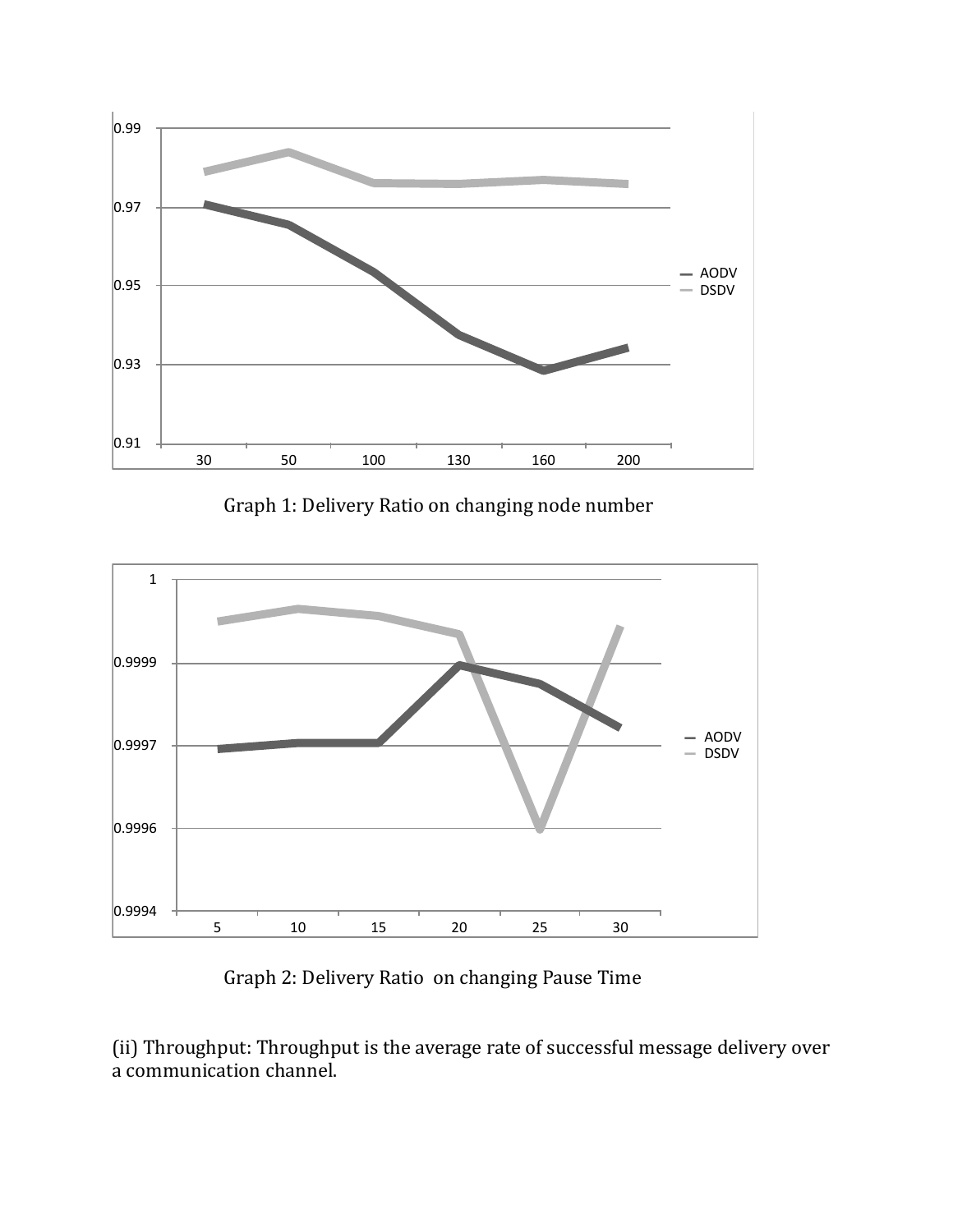

Graph 3: Throughput on changing node number



Graph 4: Throughput on changing pause time

(iii) Packet Loss: This is the number of packets that never reached the destination.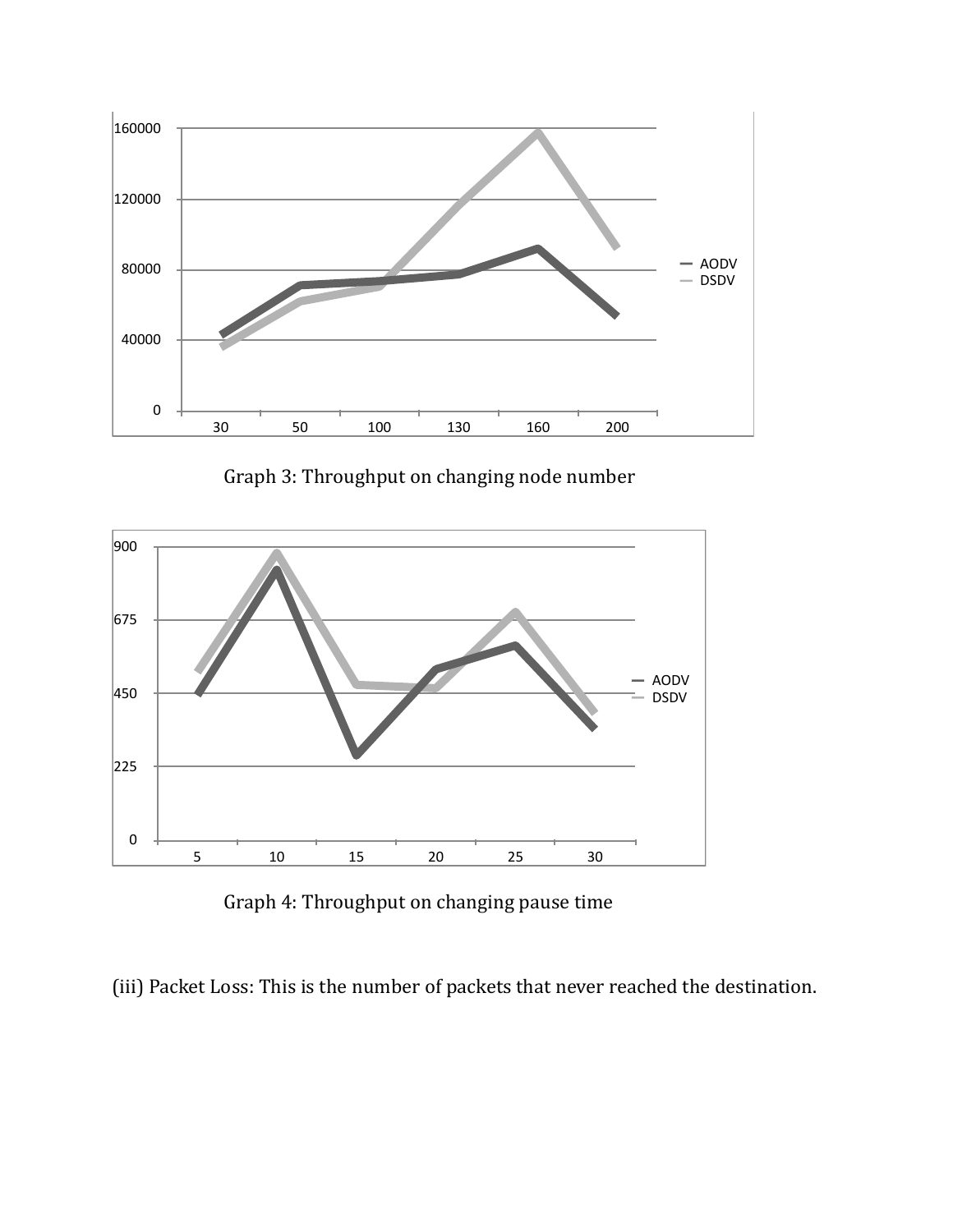

Graph 5: Packet Loss on changing node number

(iv) Average Delivery Time: This is the average amount of time needed to deliver a packet to the destination successfully.



Graph 6: Average delivery time on changing node number

Conclusion: